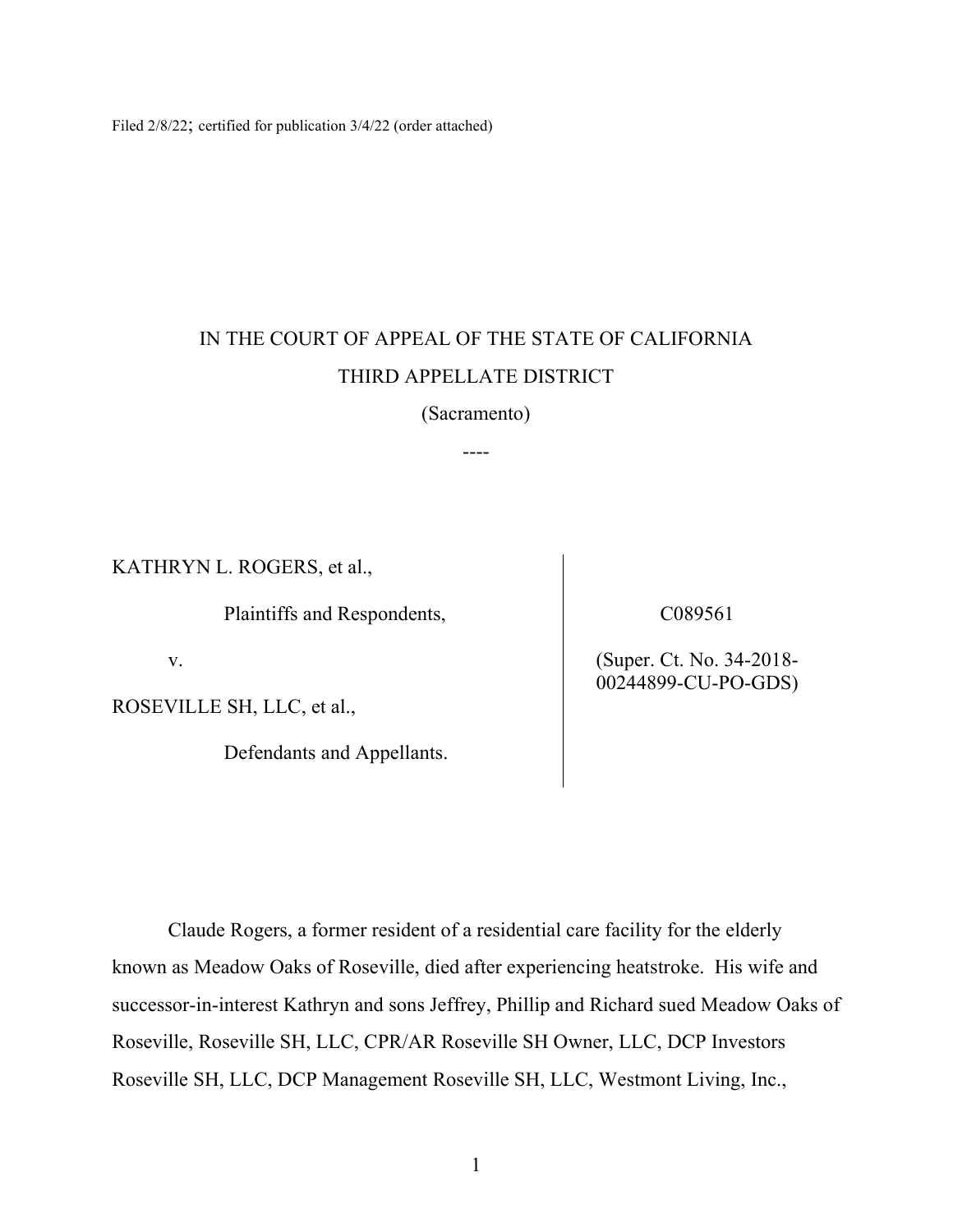Tanysha Borromeo, Ana Rojas, and Andrew Badoud for elder abuse, fraud, and wrongful death. Because members of the Rogers family share the same last name, we refer to them by their first names for clarity.

Roseville SH, LLC d/b/a Meadow Oaks of Roseville, DCP Investors Roseville SH, LLC, DCP Management Roseville SH, LLC, Westmont Living, Inc., Tanysha Borromeo and Ana Rojas (hereafter defendants) appeal from an order denying their petition to compel plaintiffs to arbitrate their claims pursuant to an arbitration agreement that was part of the Residency Agreement Richard signed as Claude's representative. Although defendants filed a notice of appeal, the appellate briefs were filed on behalf of Roseville SH, LLC only. Roseville SH, LLC contends that in denying the petition to compel arbitration (1) the trial court erroneously believed defendants had to show that Claude lacked mental capacity to consent before they could prove that Richard had the authority to sign the arbitration agreement for Claude; (2) the trial court erred in concluding that Richard did not act as Claude's actual or ostensible agent when he signed the arbitration agreement on Claude's behalf; and (3) the trial court's order violated the Federal Arbitration Act (9 U.S.C. § 1 et seq.).

We conclude (1) Roseville SH, LLC misconstrues the trial court's analysis, (2) the trial court did not err in denying the petition to compel arbitration, and (3) the trial court's order did not violate the Federal Arbitration Act. We will affirm the trial court's order.

### **BACKGROUND**

The complaint alleged the following: Claude was born on January 15, 1935. He was admitted to Meadow Oaks of Roseville (Meadow Oaks), a residential care facility for the elderly, on December 30, 2017. Claude suffered multiple falls while at Meadow Oaks because he did not receive adequate interventions to prevent falls and was not adequately supervised. Meadow Oaks staff were also neglectful in other areas of Claude's care, including hygiene and monitoring his physical, mental and psychosocial wellbeing. On multiple occasions, family members found Claude unattended outside, in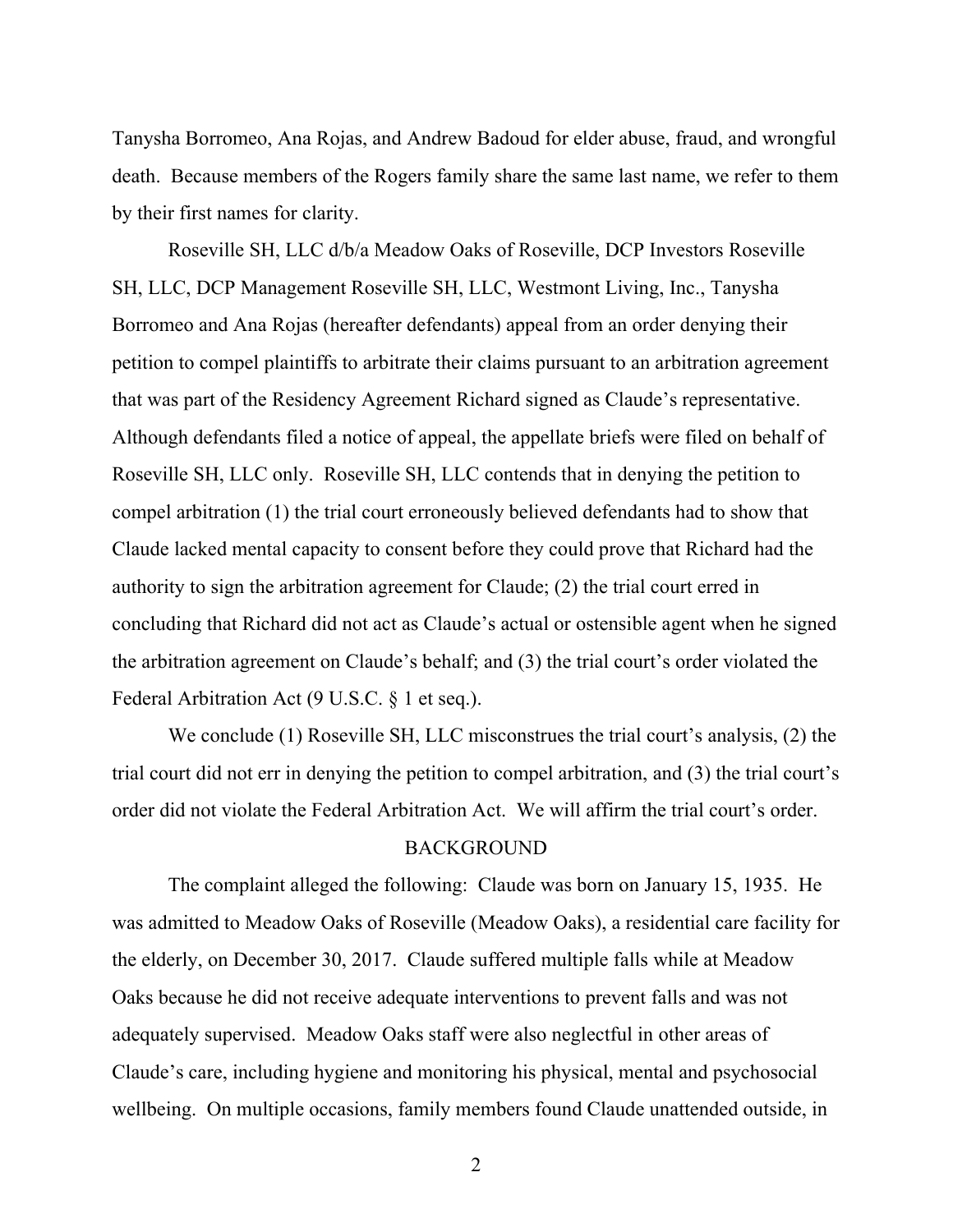his wheelchair. Claude could not push himself in his wheelchair and could not open the facility door to exit or enter the facility by himself. Family members repeatedly instructed Meadow Oaks staff not to leave Claude outside unattended. But on June 30, 2018, Claude was left outside for hours. He suffered severe heatstroke and died on July 14, 2018. Defendants owned, managed, controlled, maintained and/or operated Meadow Oaks.

Defendants filed a petition to compel plaintiffs to arbitrate all of their causes of action. Defendants submitted the declaration of defense counsel Mark Ginella in support of the petition. Ginella presented a document he averred was a copy of the Residency Agreement Richard signed on March 9, 2018. Plaintiffs forfeited any objection to the document submitted with Ginella's declaration by not objecting to it in the trial court. (*Gonzalez v. Santa Clara County Dept. of Social Services* (2017) 9 Cal.App.5th 162, 173.) Ginella said, at the hearing on defendants' petition, that the 2018 Residency Agreement was the operative agreement. Accordingly, we limit our discussion to that agreement.

The Residency Agreement was between Westmont Living, Inc., a corporation doing business as Meadow Oaks, Claude and Richard. The agreement identified Claude as the resident and Richard as the resident's representative. Richard signed the agreement as "representative." The signature line for resident was left blank. Above the signature block was the following sentence: "Having read and understood this Residency Agreement and each of the attachments/appendixes (the 'Attachments') and the obligations created by such documents, each Representative (1) acknowledges that he or she is legally authorized to be Resident's Representative; and (2) signs this Residency Agreement to undertake to guarantee the obligations of the Resident, including the payment of all fees that the Resident may owe the Community under this Residency Agreement."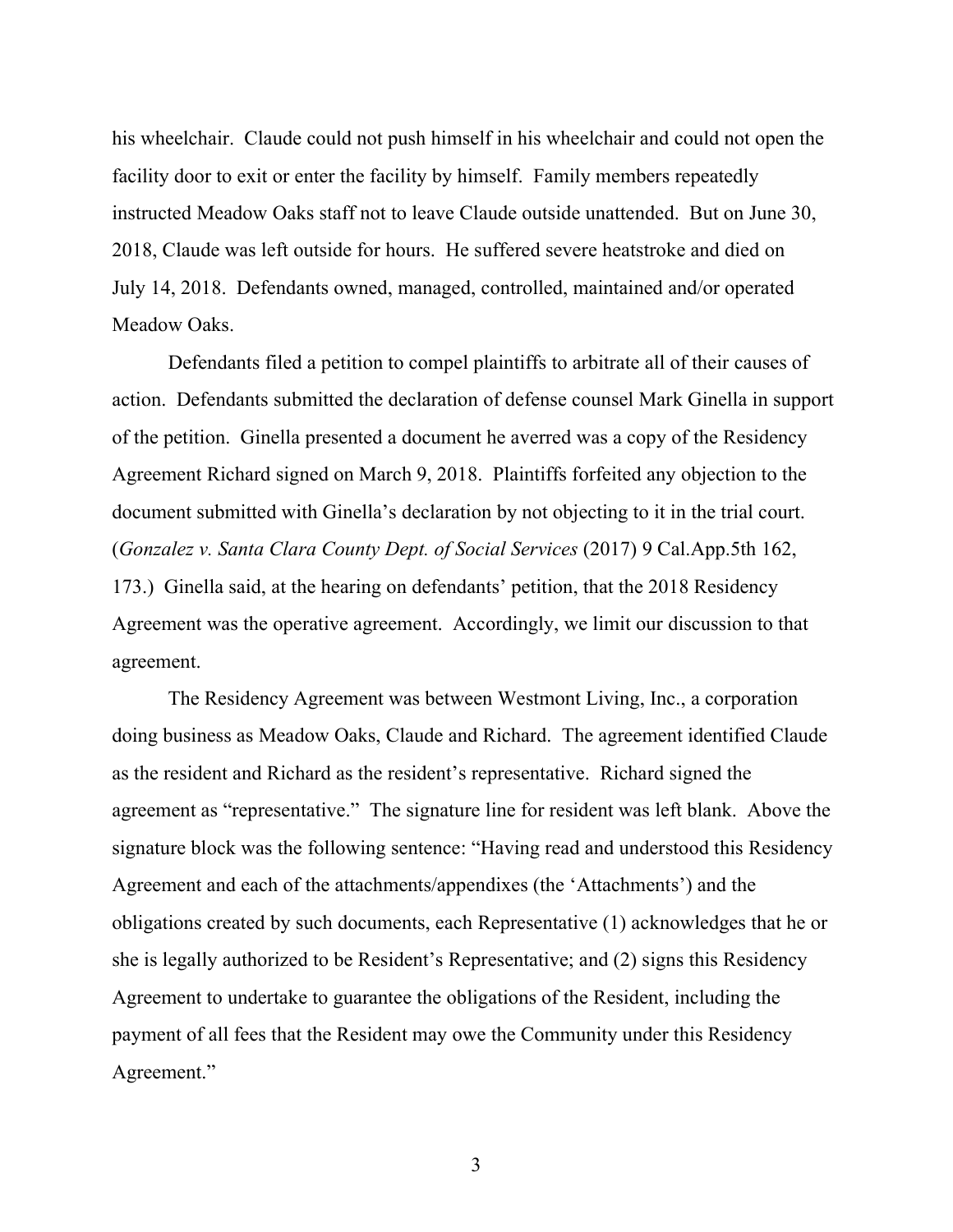Appendix N to the Residency Agreement was titled "Arbitration Agreement." Richard signed the appendices to the Residency Agreement as "representative." Tanysha Borromeo countersigned as executive director. The Arbitration Agreement states, "BOTH PARTIES TO THIS RESIDENCY AGREEMENT UNDERSTAND THAT AGREEING TO ARBITRATION IS NOT A CONDITION OF ADMISSION TO THE COMMUNITY. By signing the line at the end of this Section, however, you agree, on behalf of your spouse, heirs, representatives, executors, administrators, successors, assigns, managers, and agents, as applicable, that any and all claims and disputes arising from or related to this Agreement or to your residency, care or services at the Community, whether made against MEADOW OAKS OF ROSEVlLLE or any other individual or entity, including without limitation, personal injury or wrongful death claims, shall be resolved by submission to neutral, binding arbitration in accordance with the Federal Arbitration Act; except that any claim or dispute involving unlawful detainer proceedings (eviction) or any claims that are brought in small claims court shall not be subject to arbitration unless all parties involved agree to arbitrate such proceedings. If someone other than the resident signs this arbitration clause, he/she understands and agrees that he/she is agreeing to arbitrate on behalf of the resident and on behalf of him/herself as an individual. You give up your constitutional right to have any such dispute decided in a court of law or equity before a judge or jury, and instead accept the use of arbitration. You further waive your right to participate in a representative capacity, or to participate as a member of a class, in any litigation or arbitration proceeding with respect to any such dispute." The Arbitration Agreement provided that Claude may withdraw his agreement to arbitrate within 30 days after signing the agreement by providing written notice of the withdrawal to the facility.

Plaintiffs opposed the petition to compel arbitration. They argued that (1) the arbitration agreement was invalid because Richard did not consent to contracting by electronic means; (2) there was no binding arbitration agreement because Claude did not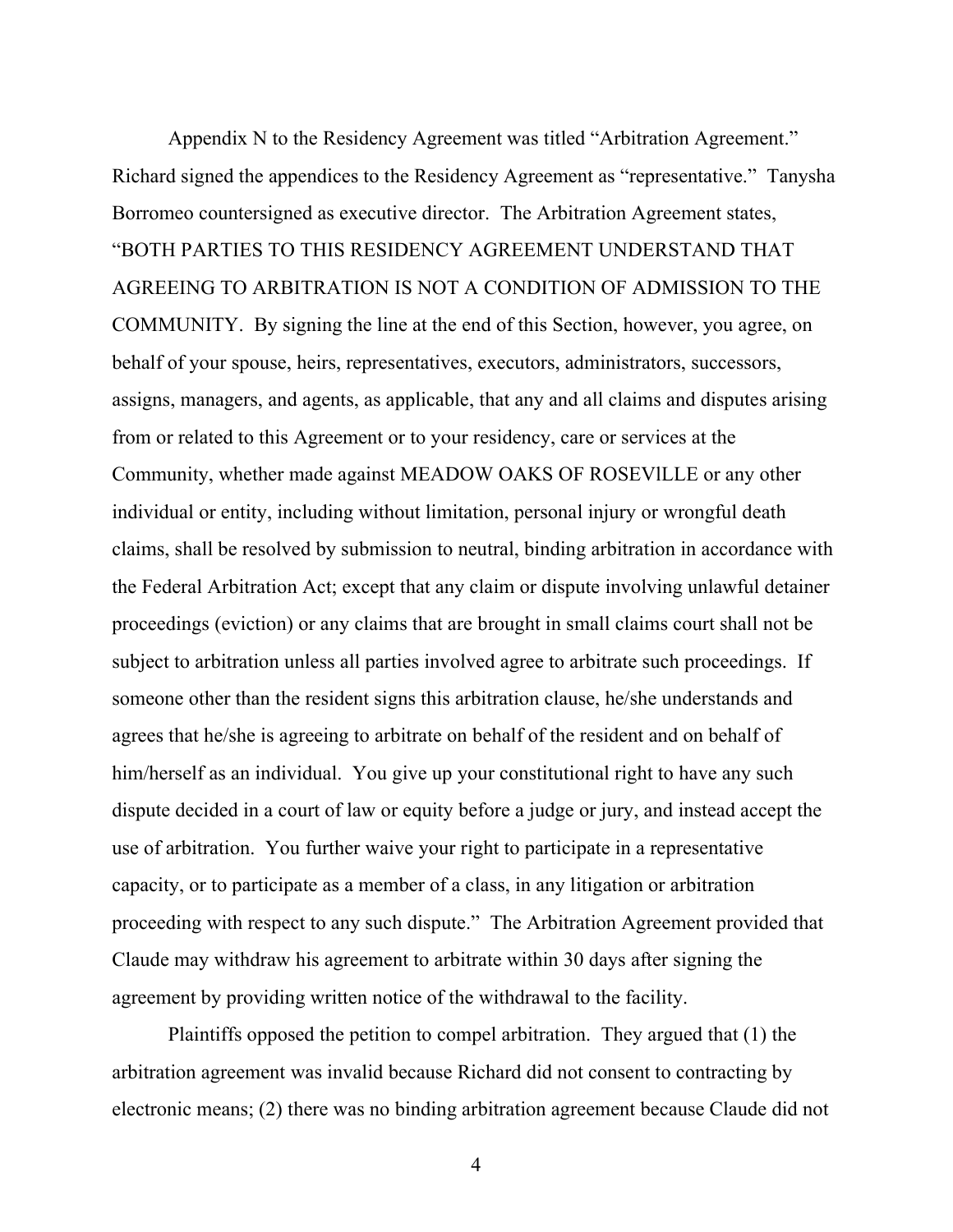agree to arbitrate and there was no evidence that Richard had any authority to sign the arbitration agreement on behalf of his father, mother and/or brothers; (3) there was no evidence that Claude was incapacitated such that Richard had the authority to act under the advanced health care directive;<sup>[1](#page-4-0)</sup> (4) the arbitration agreement did not apply to Richard's individual claims because he did not sign the agreement in his personal capacity; (5) the trial court should deny the petition because plaintiffs alleged individual claims for damages and "splitting" the action in two fora would raise an unacceptable risk of inconsistent rulings on issues of fact and law; and (6) the arbitration agreement was unconscionable.

Richard submitted a declaration in support of the opposition. He averred the following: Claude was his father. Richard was present when Claude was admitted to Meadow Oaks. Claude suffered mild cognitive impairments but did not have dementia and could read, write, understand and sign documents at the time of his admission. Claude did not ask Richard to sign anything for him and never told Richard that Richard had the authority to sign any medical documents for Claude or to waive Claude's right to a jury trial. On the day Claude was admitted to Meadow Oaks, the administrator of the facility took Richard into her office and said she had documents she needed Richard to sign for the admission. Richard did not know why the administrator asked him to sign the documents when he lived in San Diego and Claude was able to sign for his admission. The administrator did not ask Richard whether he had a power of attorney or say that Richard had to sign because he had authority under some power of attorney or that Claude had directed the administrator to allow Richard to sign admissions documents. In fact, Claude had not directed Richard to sign the documents. Richard only signed because the administrator said he had to sign the documents in order to admit Claude to

<span id="page-4-0"></span>**<sup>1</sup>** There is no evidence of an advanced health care directive in the record.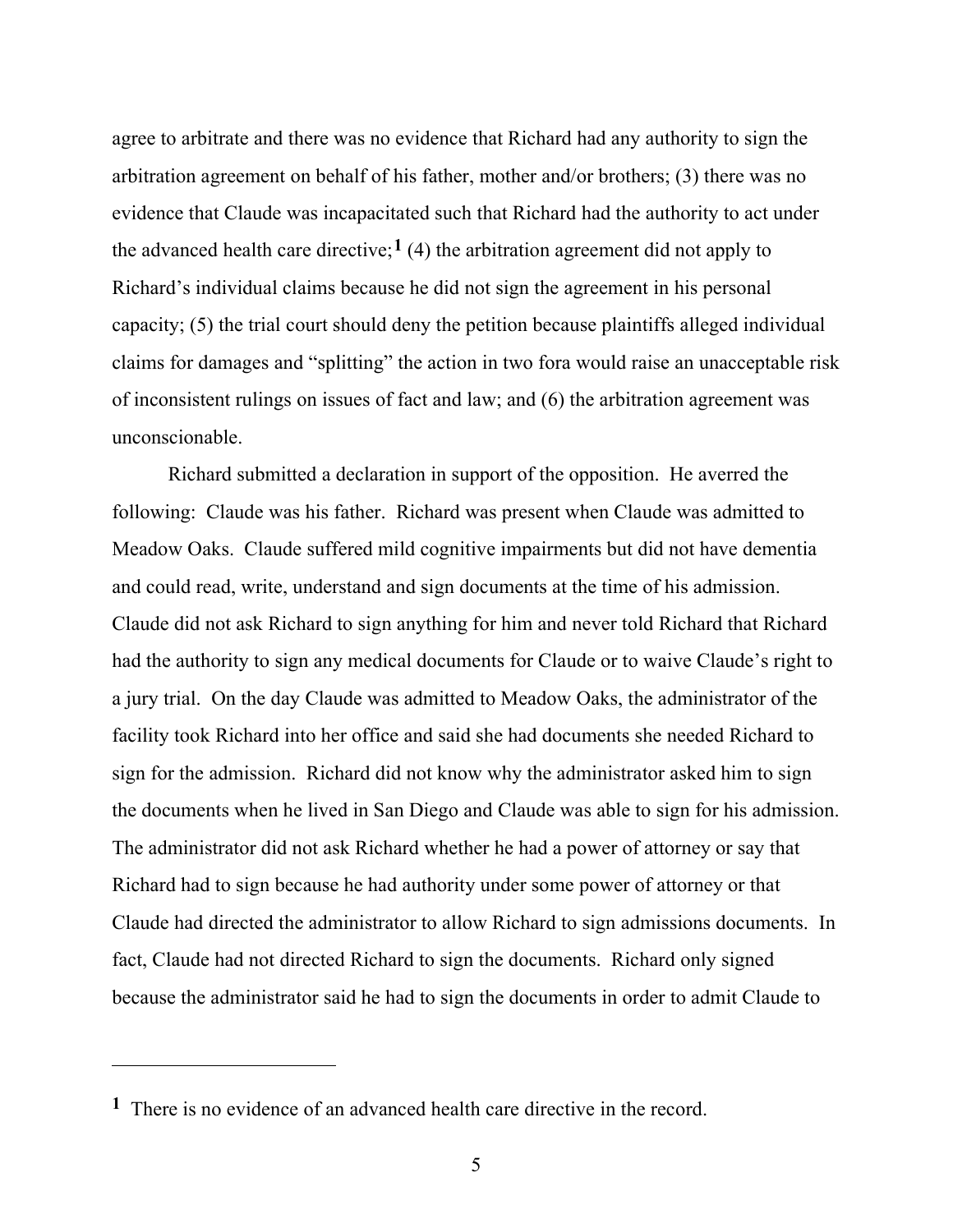the facility. Richard signed the admissions documents in December 2017, on the lines where the administrator indicated. He did not represent to the administrator that he had the authority to sign the documents. He would have directed the administrator to have Claude sign the documents if the administrator had said that Claude should sign the documents if he was able. Richard did not see anyone at Meadow Oaks try to discuss the admissions documents with Claude, read or explain them to him, or ask him to sign them. The administrator did not ask Richard whether Claude could do those things. Richard did not write on any document that he had a durable power of attorney. In fact, when the administrator asked Richard, he said he was Claude's son and that was what Richard wrote on the documents he signed. About two and a half months later, Richard received an e-mail from Meadow Oaks asking him to sign a document attached to the e-mail. No one from the facility talked to Richard about the document. Richard thought the facility asked him to sign the document because he signed the 2017 admissions documents. Claude did not tell Richard that he wanted Richard to sign any document or that Richard had the authority to sign medical documents or an arbitration agreement for Claude. Richard did not represent to anyone that he had the authority to sign the 2018 documents for Claude.

Defendants filed a reply. Plaintiffs filed written objections to the reply and Ginella's declaration in support of the reply. Defendants filed a supplemental reply with a declaration from Borromeo after the trial court issued its tentative ruling. The trial court did not consider the late-filed supplemental reply papers. Roseville SH, LLC's appellate opening brief does not challenge the trial court's decision to not consider the late-filed papers, and we do not consider those papers.

The trial court denied defendants' petition. It agreed there was no binding agreement to arbitrate. It concluded, among other things, that defendants failed to demonstrate that Richard had the authority to sign the arbitration agreement on Claude's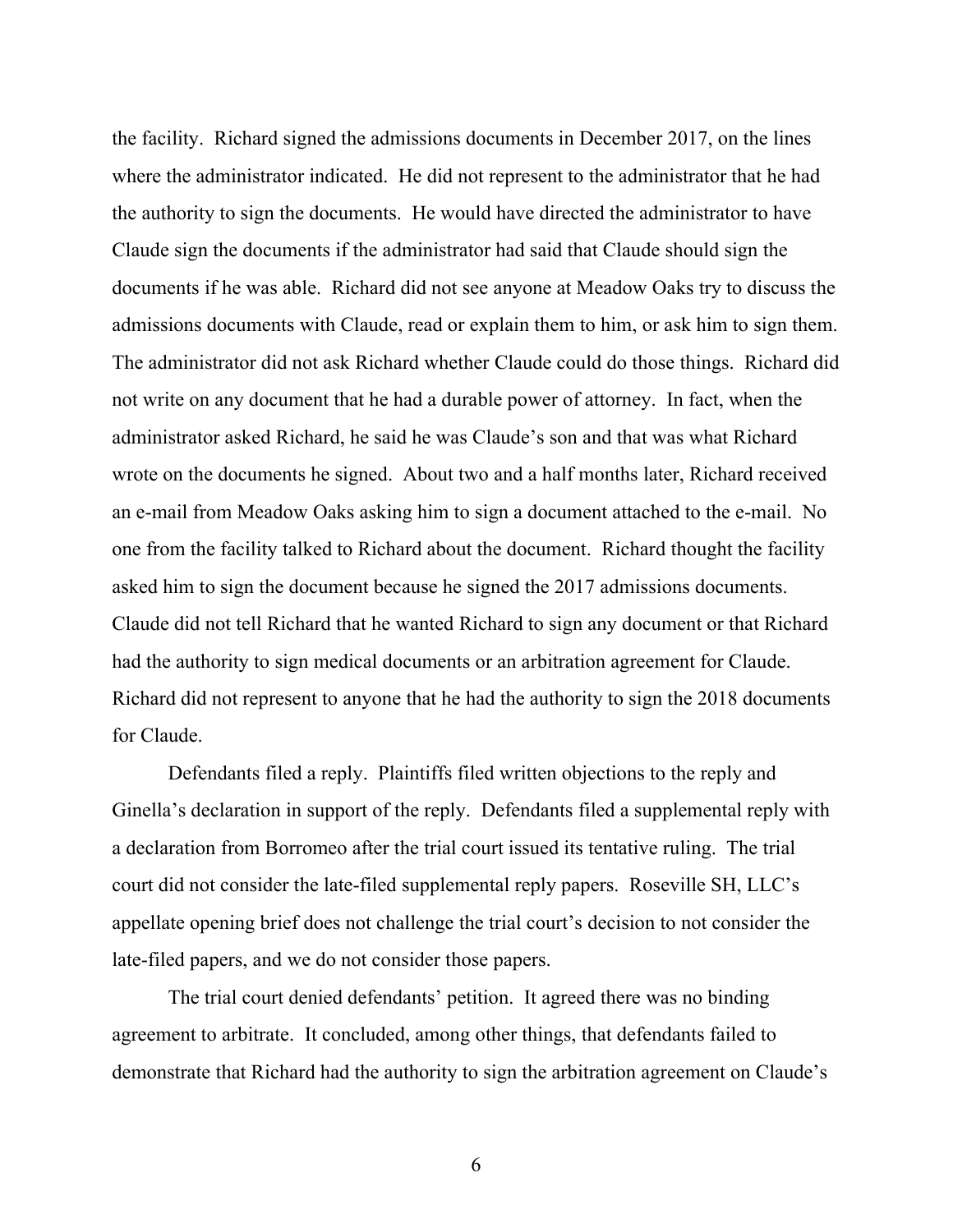behalf. The trial court further found that there was no arbitration agreement binding Richard's mother, brothers and Richard, individually.

#### STANDARD OF REVIEW

Code of Civil Procedure sections 1281.2 and 1290.2 create a summary procedure for resolving petitions to compel arbitration upon submitted evidence. (*Engalla v. Permanente Medical Group, In*c. (1997) 15 Cal.4th 951, 972.) When a petition to compel arbitration is filed and accompanied by prima facie evidence of a written agreement to arbitrate the controversy, the trial court must determine whether an agreement to arbitrate exists and, if any defense to its enforcement is raised, whether the agreement is enforceable. (*Rosenthal v. Great Western Financial Securities Corporation* (1996) 14 Cal.4th 394, 413.) The petitioner bears the burden of proving the existence of a valid arbitration agreement by a preponderance of the evidence. (*Ibid.*; *Flores v. Evergreen at San Diego, LLC* (2007) 148 Cal.App.4th 581, 586 (*Flores*).) The trial court sits as a trier of facts, weighing all of the evidence submitted to reach a final determination. (*Engalla,* at p. 972.)

Although agency is generally a factual question, where the facts are undisputed (as Roseville SH, LLC concedes is true here), we independently review the case to determine whether agency and a valid arbitration agreement exists. (*Valentine v. Plum Healthcare Group, LLC* (2019) 37 Cal.App.5th 1076, 1086 (*Valentine*); *Flores, supra*, 148 Cal.App.4th at p. 586; *van't Rood v. County of Santa Clara* (2003) 113 Cal.App.4th 549, 562.)

### DISCUSSION

### I

Roseville SH, LLC contends the trial court erroneously believed defendants had to show that Claude lacked mental capacity to consent before they could prove Richard had the authority to sign the arbitration agreement for Claude.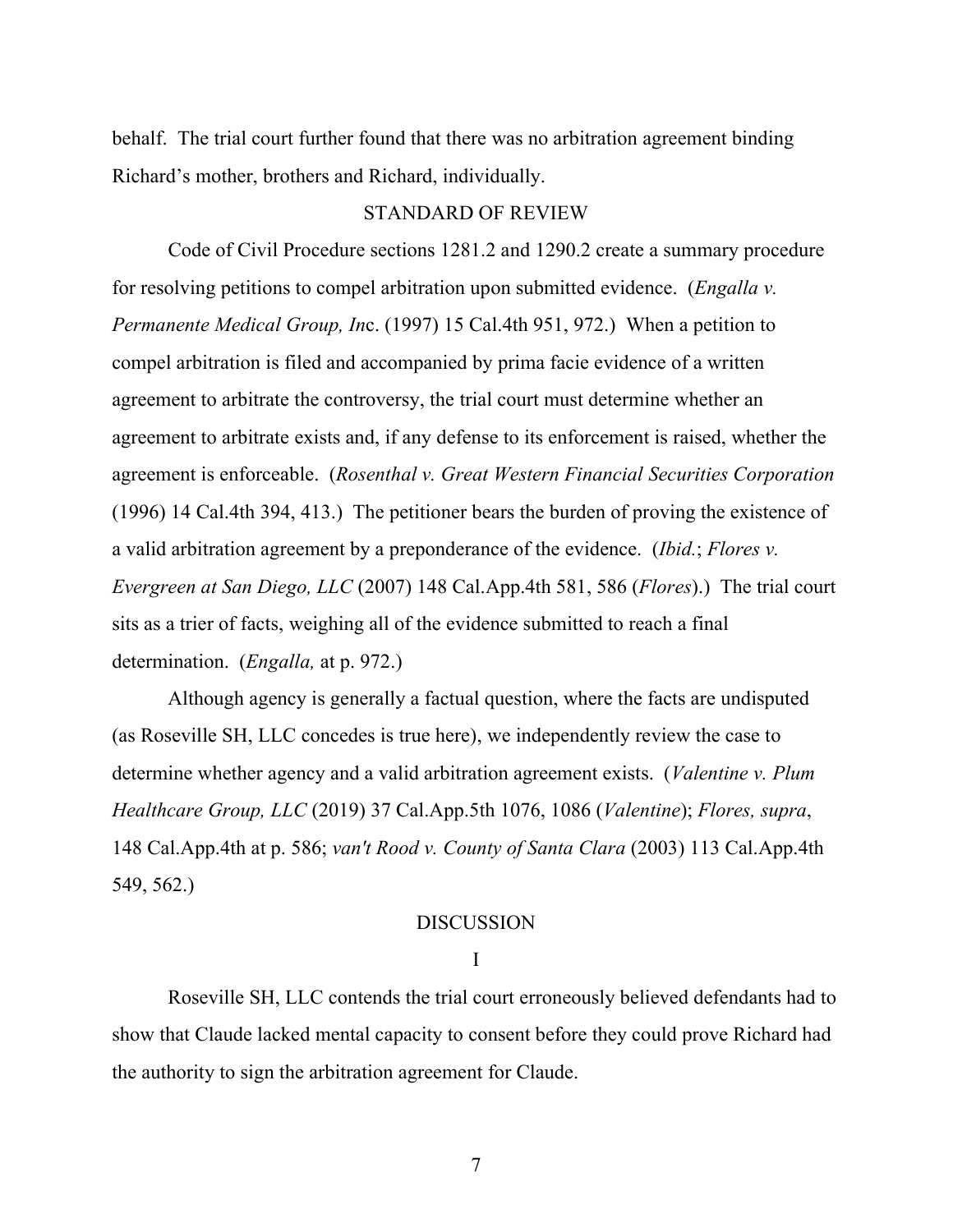The trial court's order does not reflect the analysis Roseville SH, LLC attributes to the trial court. Citing *Goldman v. Sunbridge Healthcare, LL*C (2013) 220 Cal.App.4th 1160 (*Goldman*), the trial court said defendants had to show either that the person to be bound by the arbitration agreement lacked the mental capacity to consent or that the person who signed the agreement had the authority to act as an agent. The trial court's order did not indicate that proof of Claude's lack of mental capacity to consent was a prerequisite to showing that Richard had the authority to sign the arbitration agreement for Claude. To the extent Roseville SH, LLC asserts further related contentions, we do not consider them because they are based on its incorrect reading of the trial court's order.

II

Roseville SH, LLC also argues the trial court erred in concluding that Richard did not act as Claude's actual or ostensible agent when he signed the arbitration agreement on Claude's behalf.

Roseville SH, LLC makes a number of assertions in its appellate opening brief without any citation to the record. It states that neither Claude nor Richard disclosed to Meadow Oaks, at the time of the execution of the admissions documents, that Richard did not have the authority to sign the admissions documents on Claude's behalf and Claude never told Meadow Oaks that he did not authorize Richard to sign the admissions documents for him. Claude allowed Richard and Meadow Oaks staff to believe that Richard possessed the authority to sign the admissions documents on Claude's behalf. Claude likely knew that Richard signed the admissions papers on his behalf and neither Claude nor Richard ever attempted to rescind the agreement to arbitrate. Factual assertions made without citation to the portion of the record supporting them are forfeited. (*Miller v. Superior Court* (2002) 101 Cal.App.4th 728, 743 (*Miller*); *Duarte v. Chino Community Hospital* (1999) 72 Cal.App.4th 849, 856 (*Duarte*).)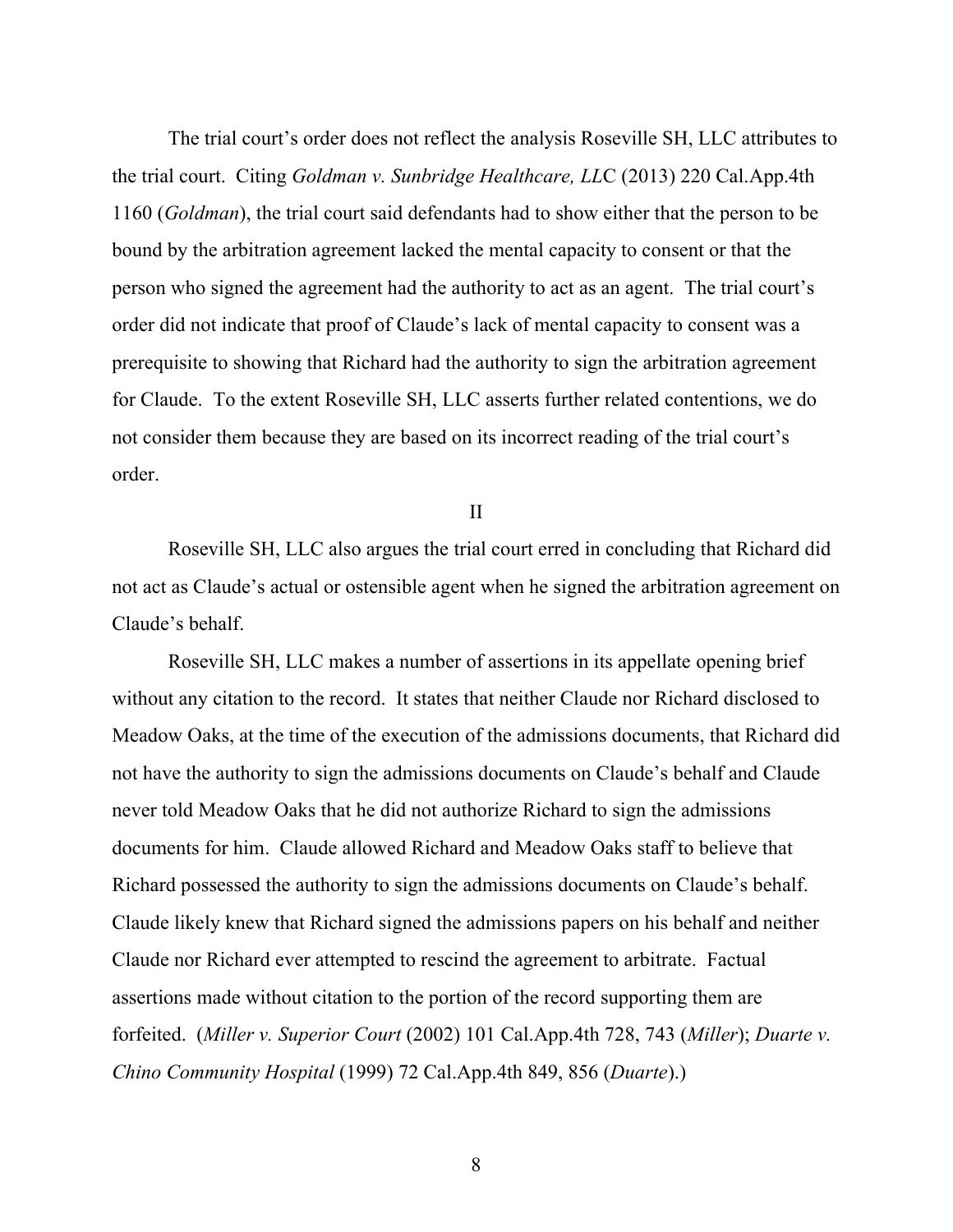The right to compel arbitration depends on the existence of an agreement to arbitrate. (*Young v. Horizon West, Inc*. (2013) 220 Cal.App.4th 1122, 1128 (*Young*).) Whether a valid agreement to arbitrate exists is determined under applicable contract law. (*Garrison v. Superior Court* (2005) 132 Cal.App.4th 253, 263 (*Garrison*).) "Generally, a person who is not a party to an arbitration agreement is not bound by it. [Citation.] However, there are exceptions. For example, . . . a person who is authorized to act as the [resident or] patient's agent can bind the [resident or] patient to an arbitration agreement. [Citations.]" (*Flores, supra*, 148 Cal.App.4th at p. 587, italics omitted; see also *Monschke v. Timber Ridge Assisted Living, LLC* (2016) 244 Cal.App.4th 583, 586-587 (*Monschke*).)

" 'An agent is one who represents another, called the principal, in dealings with third persons.' [Citation.] In California, an agency is 'either actual or ostensible.' " (*Valentine, supra*, 37 Cal.App.5th at p. 1086.) Actual agency arises when the principal's conduct causes the agent reasonably to believe that the principal consents to the agent's act on behalf of the principal. (*Tomerlin v. Canadian Indemnity Co.* (1964) 61 Cal.2d 638, 643 (*Tomerlin*); see, e.g., *Hogan v. Country Villa Health Services* (2007) 148 Cal.App.4th 259, 262 [health care power of attorney authorized daughter to sign arbitration agreements for mother, as part admissions packet for a long-term health care facility]; *Garrison, supra*, 132 Cal.App.4th at pp. 258, 265-267 [mother's claims must be arbitrated where daughter was authorized under a health care power of attorney to enter into arbitration agreements on behalf of mother].) Ostensible agency arises when the principal's conduct causes the third party reasonably to believe that the agent has the authority to act on the principal's behalf. (*Tomerlin, supra*, 61 Cal.2d at p. 643*.*)

"[A]n agency[, whether actual or ostensible,] cannot be created by the conduct of the agent alone; rather, conduct by the principal is essential to create the agency." (*Flores, supra*, 148 Cal.App.4th at pp. 587-588, italics omitted; see *Hartong v. Partake, Inc*. (1968) 266 Cal.App.2d 942, 960 [stating that liability for the acts of an ostensible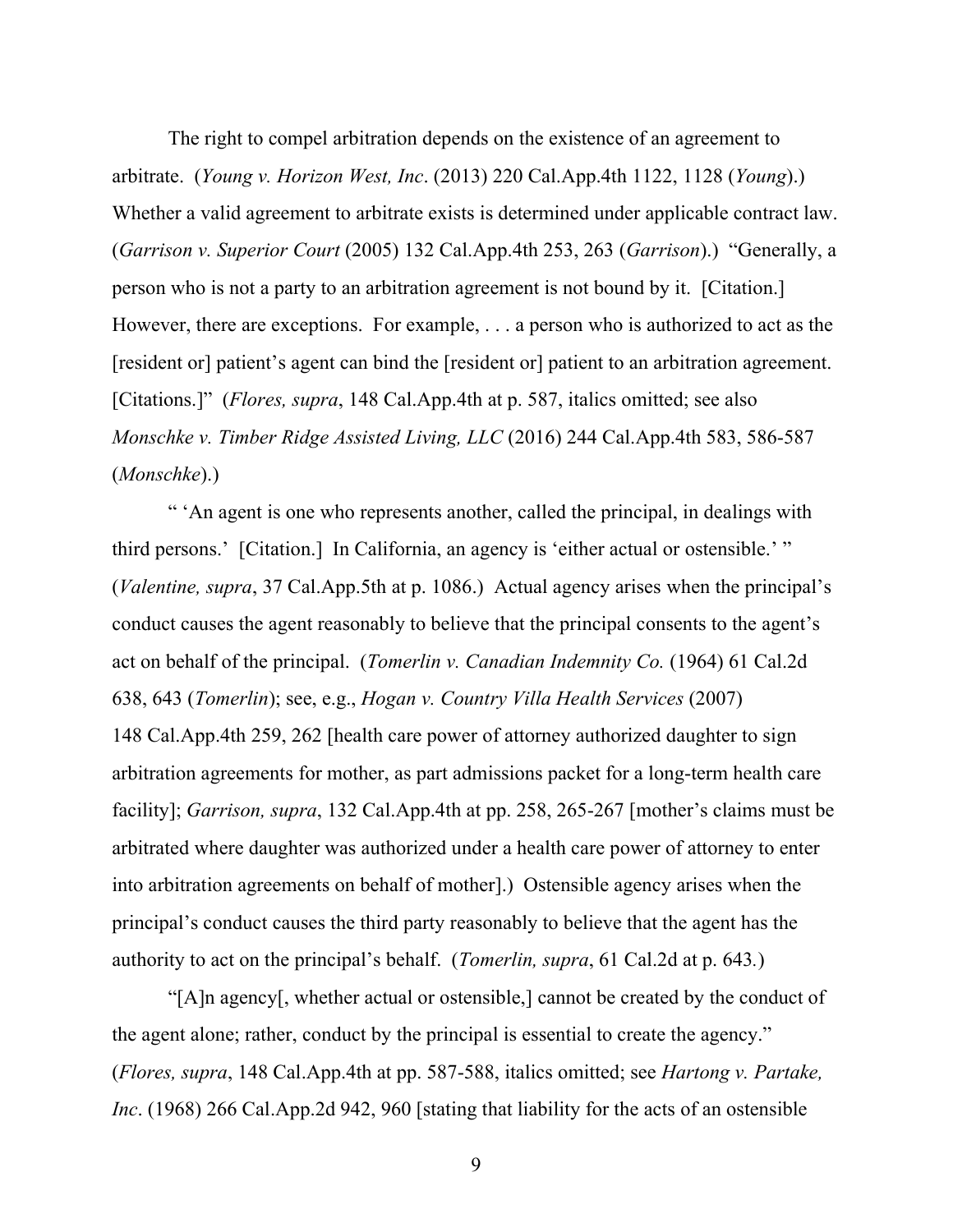agent rests on the doctrine of estoppel, which requires representations by the principal].) " " " The principal must in some manner indicate that the agent is to act for [the principal], and the agent must act or agree to act on [the principal's] behalf and subject to [the principal's] control.' . . . " [Citations.] Thus, the "formation of an agency relationship is a bilateral matter. Words or conduct by both principal and agent are necessary to create the relationship . . . ." ' " (*Flores,* at p. 588, italics omitted; see *Howell v. Courtesy Chevrolet, Inc*. (1971) 16 Cal.App.3d 391, 401 (*Howell*) [stating that ostensible agency requires the principal to intentionally communicate the agency relationship to the third party or to negligently cause the third party to believe that there is an agency relationship].) The burden of proving that a purported agent had the authority to act for the purported principal in a particular circumstance lies with the persons dealing with the agent. (*Flores,* at p. 588; *Howell,* at p. 401.)

The party seeking to compel arbitration does not meet its burden of proving the existence of an arbitration agreement when it does not present any evidence that the purported principal's conduct caused the agent or the third party to believe that the agent had the authority to bind the principal. (*Lopez v. Bartlett Care Center, LLC* (2019) 39 Cal.App.5th 311, 313, 319; *Valentine, supra*, 37 Cal.App.5th at pp. 1086-1088; *Hutcheson v. Eskaton FountainWood Lodge* (2017) 17 Cal.App.5th 937, 958; *Young, supra*, 220 Cal.App.4th at pp. 1132-1134; *Goldman, supra*, 220 Cal.App.4th at p. 1173; *Flores, supra*, 148 Cal.App.4th at p. 585, 588; *Pagarigan v. Libby Care Center, Inc*. (2002) 99 Cal.App.4th 298, 301-303.)

Here, Richard signed the arbitration agreement as Claude's representative. The Residency Agreement and arbitration agreement do not define "representative." We cannot conclude from the face of either document that Richard acted under an express agency. The signature blocks for the Residency Agreement and arbitration agreement did not identify Richard as Claude's agent, and the agreements do not state that Richard acted under a power of attorney. (*Goliger v. AMS Properties, Inc*. (2004) 123 Cal.App.4th 374,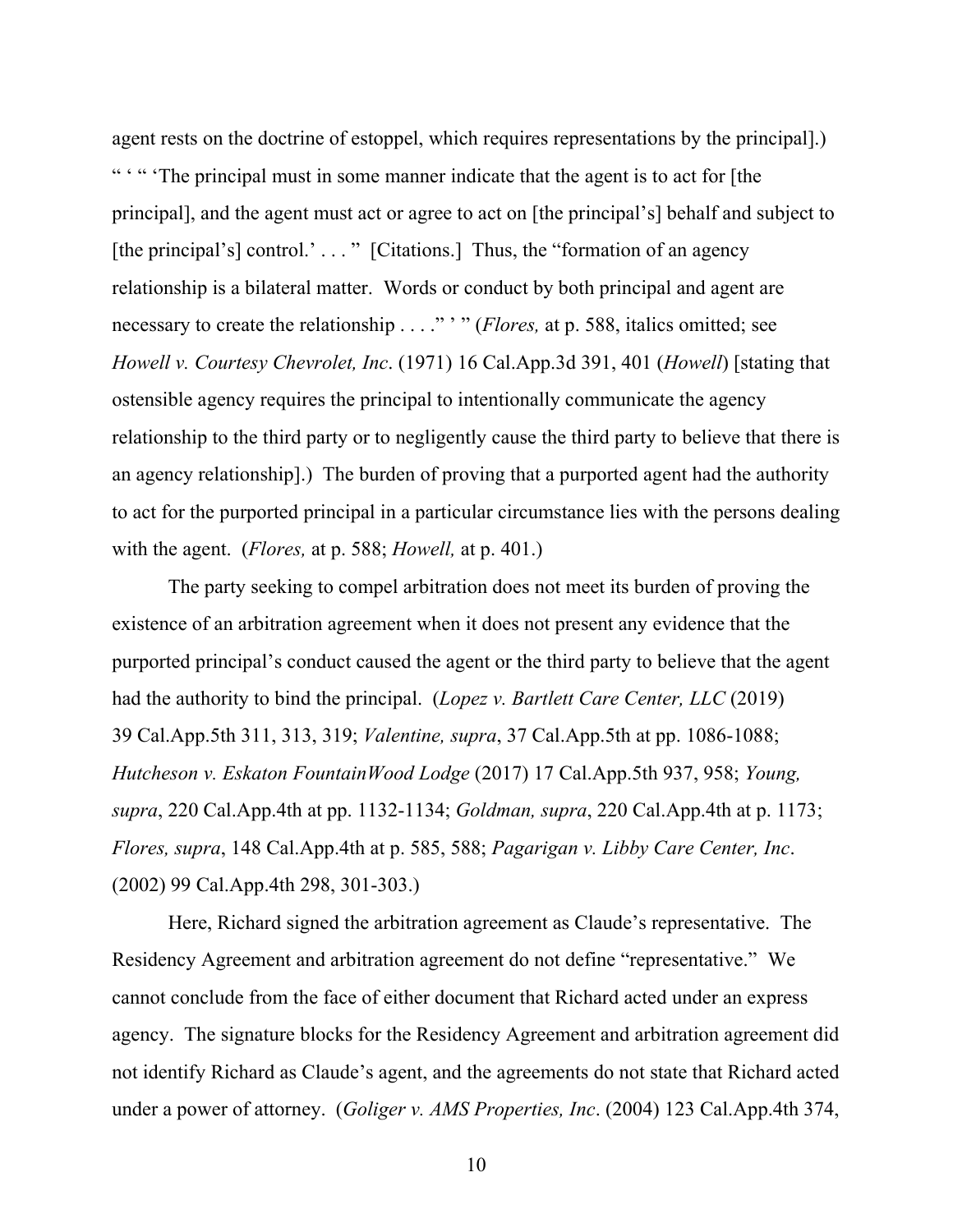376-377 (*Goliger*) [holding that mother's claims need not be arbitrated where daughter signed the admissions packet, including arbitration agreements, as "responsible party" and not as agent for mother and there was no evidence that mother allowed daughter to sign the arbitration agreements on her behalf]; see *Flores, supra*, 148 Cal.App.4th at pp. 590-594 [distinguishing between "legal representative," "responsible party" and "next of kin" and concluding that while a next of kin could sign a contract to admit a mentally incompetent patient to a nursing home even if he or she was not an agent, he or she could not sign an arbitration agreement on the patient's behalf].) Rather, Richard averred that Claude did not direct him to sign the 2018 admissions documents, including the arbitration agreement, and Claude never told Richard that Richard had the authority to sign any medical document or arbitration agreement for Claude. Defendants produced no evidence that Richard was expressly authorized to act as Claude's agent.

Roseville SH, LLC bases its claim of agency on Richard's apparent belief that he had the authority to sign the admissions papers on his father's behalf and on Claude's asserted failure to disavow Richard of that belief. But Richard's conduct alone cannot create an agency (*Flores, supra*, 148 Cal.App.4th at pp. 587-588) and there is no evidence that any conduct on Claude's part justified a belief by defendants that Richard had the authority to sign the arbitration agreement on Claude's behalf.

Roseville SH, LLC challenges the plaintiffs' denial of an agency relationship between Claude and Richard, urging that Claude had sufficient opportunity to object to Richard's signing the admissions papers but did not object. We need not consider Roseville SH, LLC's factual claims because they are not supported by citation to the record. (*Miller, supra*, 101 Cal.App.4th at p. 743; *Duarte, supra*, 72 Cal.App.4th at p. 856.) In any event, the appellate court in *Valentine* rejected a similar argument by the owners and operators of a skilled nursing facility attempting to enforce the arbitration agreement a husband signed for his wife upon her admission to the facility. (*Valentine,*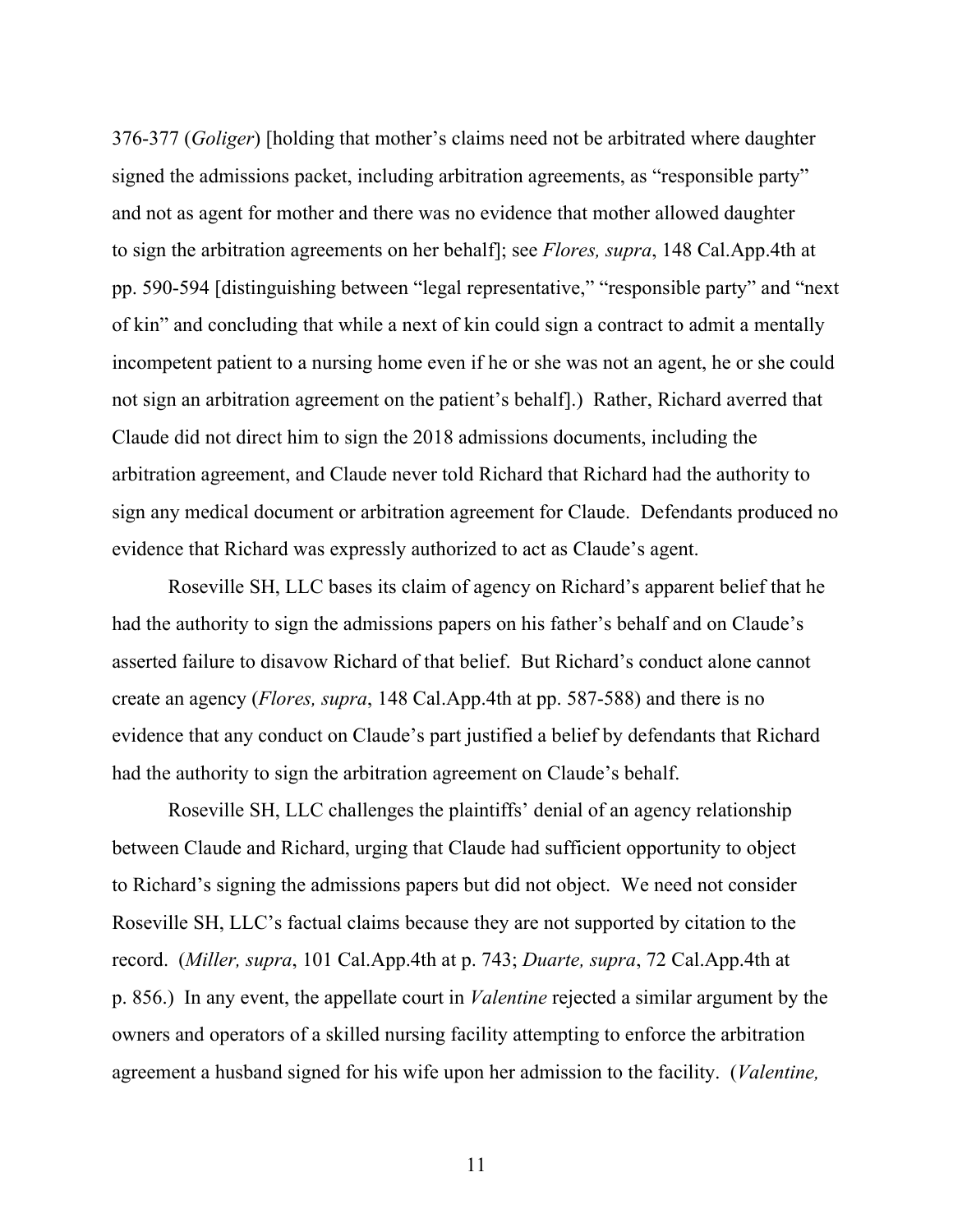*supra*, 37 Cal.App.5th at p. 1088-1090; see also *Warfield v. Summerville Senior Living, Inc*. (2007) 158 Cal.App.4th 443, 448- 449.)

Here there is no evidence a Meadow Oaks representative spoke with Claude about the arbitration agreement Richard signed. Richard averred that he received the 2018 admissions documents by e-mail and did not talk with anyone from the facility about the documents. There was no evidence that Claude approved similar acts by Richard in the past or that Claude remained silent even though he knew that Richard had signed the arbitration agreement on his behalf. (See *Chicago Title Ins. Co. v. AMZ Ins. Services, Inc.* (2010) 188 Cal.App.4th 401, 426 [stating that ostensible authority may be established by proof that the principal approved prior similar acts of the agent or that the principal knew that the agent held himself/herself out as clothed with certain authority and the principal remained silent].)

Roseville SH, LLC also argues that the arbitration agreement gave Claude a right to rescind the agreement within 30 days of signing but Claude did not rescind the agreement, further evidencing an agency relationship between Claude and Richard. Even assuming there is support in the record for the claim that Claude did not rescind the arbitration agreement, *Valentine* rejected a similar claim.

The defendants in *Valentine* argued that the wife ratified the arbitration agreements signed by the husband because she did not rescind the agreements within the 30-day rescission period provided in the agreements. (*Valentine, supra*, 37 Cal.App.5th at p. 1090.) The appellate court said, " 'The fundamental test of ratification by conduct is whether the releasor, with full knowledge of the material facts entitling him to rescind, has engaged in some unequivocal conduct giving rise to a reasonable inference that he intended the conduct to amount to a ratification.' " (*Ibid.*, italics omitted.) But there was no evidence that the wife knew the arbitration agreements existed, that the husband signed them or that the wife had a right to rescind them. (*Ibid.*) As in *Valentine*, there was no evidence in this case that Claude knew Richard had signed the arbitration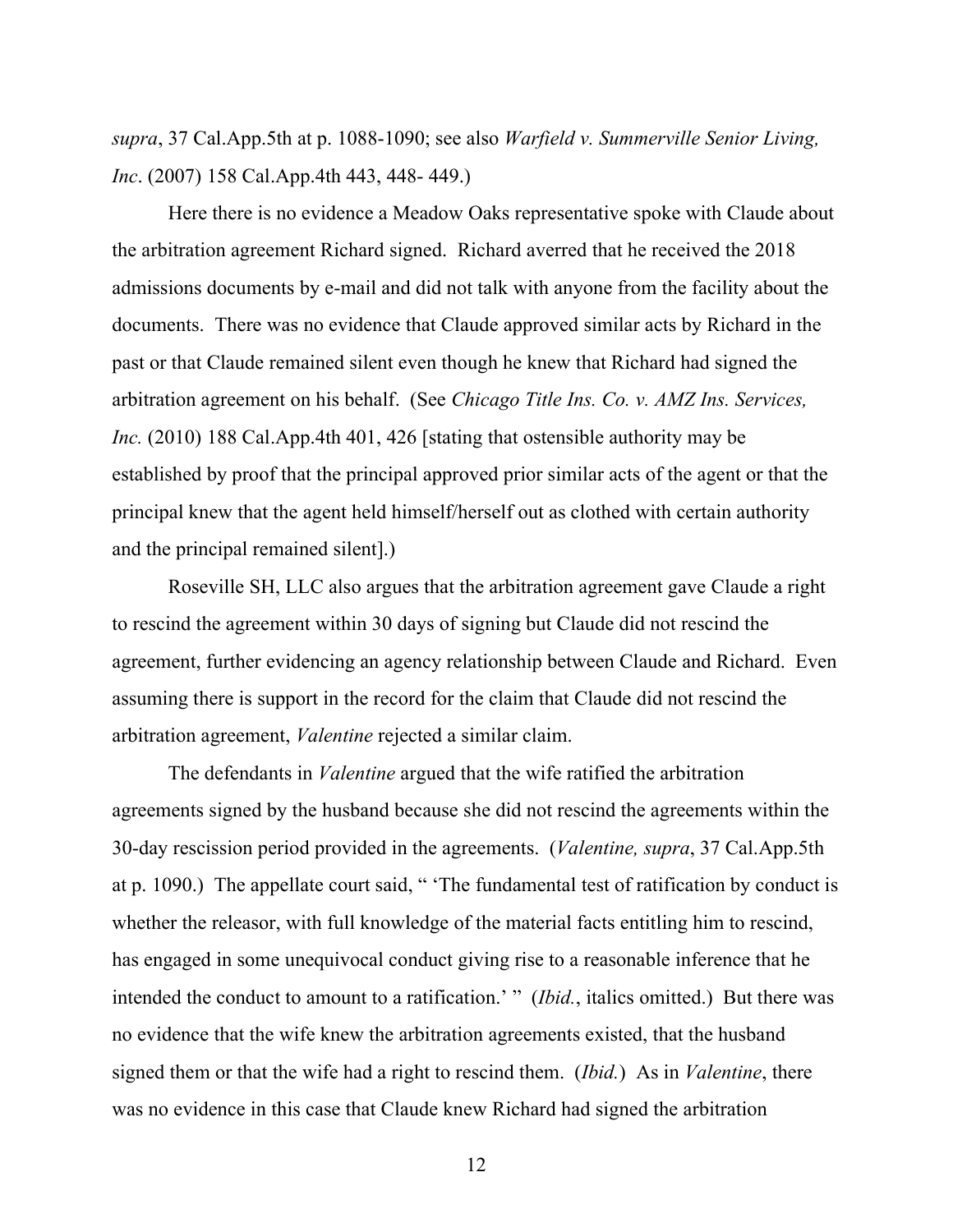agreement on his behalf and that he had 30 days from the date of signing to rescind the agreement. Claude's failure to rescind means nothing without evidence that he knew about the arbitration agreement. (*Valentine, supra*, 37 Cal.App.5th at p. 1090.)

" 'A third person . . . is not compelled to deal with an agent, but if he [or she] does so, he [or she] must take the risk. He [or she] takes the risk not only of ascertaining whether the person with whom he [of she] is dealing is the agent, but also of ascertaining the scope of [that person's] powers.' " (*Young, supra*, 220 Cal.App.4th at p. 1134; see also *Howell, supra*, 16 Cal.App.3d at p. 401.) In the absence of evidence that Richard had actual or ostensible authority to bind Claude to the arbitration agreement, the trial court did not err in denying defendants' petition to compel arbitration. Because Claude was not bound by the arbitration agreement, the arbitration agreement does not bind his "spouse, heirs, representatives, executors, administrators, successors, assigns, managers, and agents." The individual claims of Claude's wife and sons are also not subject to the arbitration agreement because Richard did not sign the arbitration agreement in his personal capacity and there was no evidence that he had the authority to sign the arbitration agreement on behalf of his mother and/or brothers. (*Monschke, supra*, 244 Cal.App.4th at pp. 585, 587; *Goldman, supra*, 220 Cal.App.4th at pp. 1176-1178; *Goliger, supra*, 123 Cal.App.4th at pp. 377-378.) Richard averred he had no authority to sign the arbitration agreement on behalf of his mother and/or brothers.

In light of our conclusion, we need not address plaintiffs' additional contention about why the arbitration agreement was not enforceable.

#### III

Roseville SH, LLC also contends that the trial court's ruling that Richard did not have the authority to sign the arbitration agreement but had the authority to sign the other 2018 admissions documents singled out the arbitration agreement for special treatment, in violation of the Federal Arbitration Act (9 U.S.C. § 1 et seq.).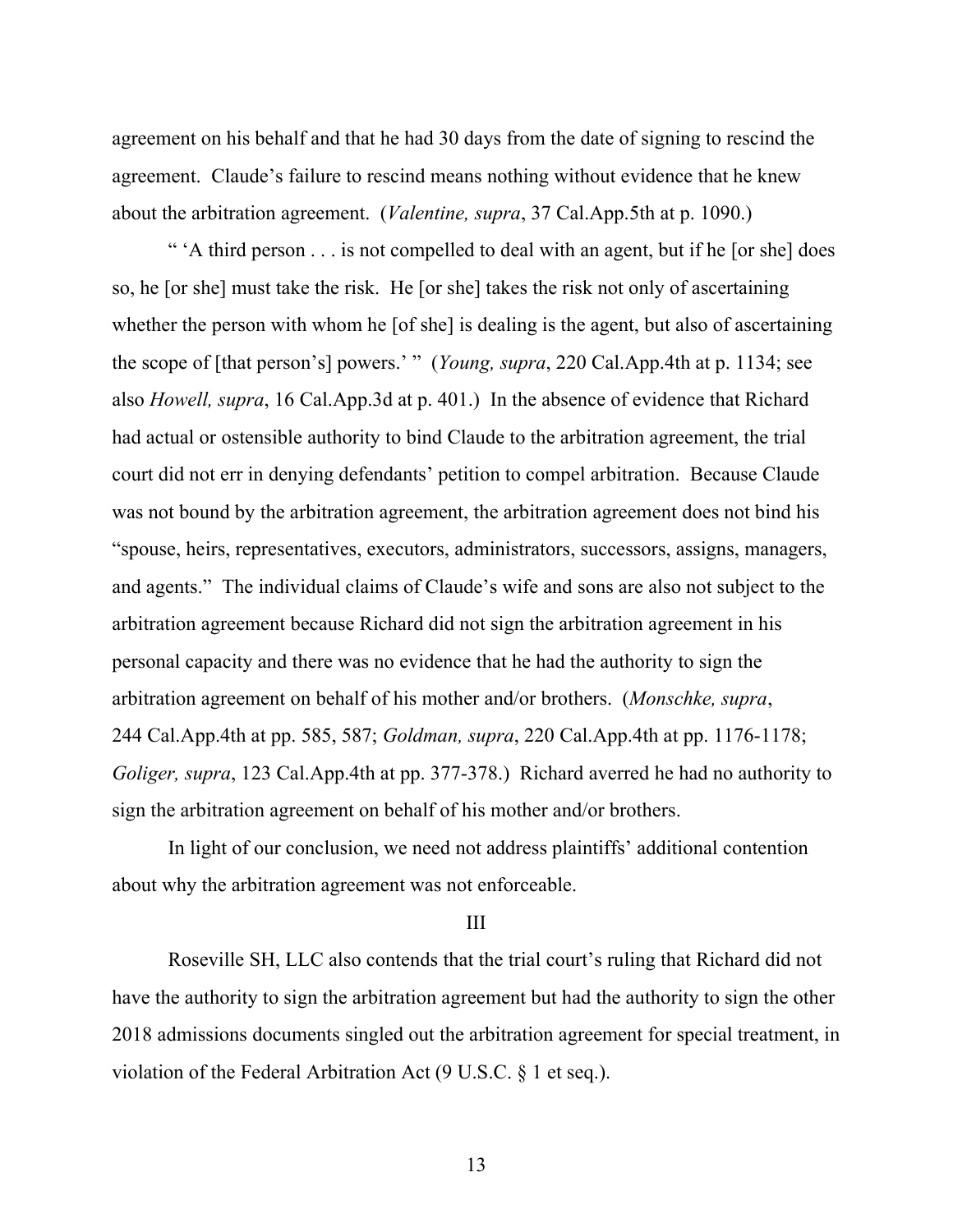The issue before the trial court on defendants' petition to compel arbitration was whether a valid agreement to arbitrate existed and whether the plaintiffs' causes of action must be arbitrated. The trial court was not asked to and did not decide whether the other admissions documents Richard signed were valid or enforceable. Considering whether Richard had the authority to act as Claude's agent in signing the arbitration agreement was determined by reference to generally applicable principles of contract and agency law. (See *Garrison, supra*, 132 Cal.App.4th at p. 263.) The trial court did not single out the arbitration agreement for special treatment based on the characteristics of arbitration.

## **DISPOSITION**

The order denying defendants' petition to compel arbitration is affirmed. Respondents shall recover their costs on appeal. (Cal. Rules of Court, rule 8.278(a)(1)  $& (2).)$ 

> $\frac{|S|}{|S|}$ MAURO, J.

We concur:

 $/$ S/ $/$ ROBIE, Acting P. J.

 /S/ KRAUSE, J.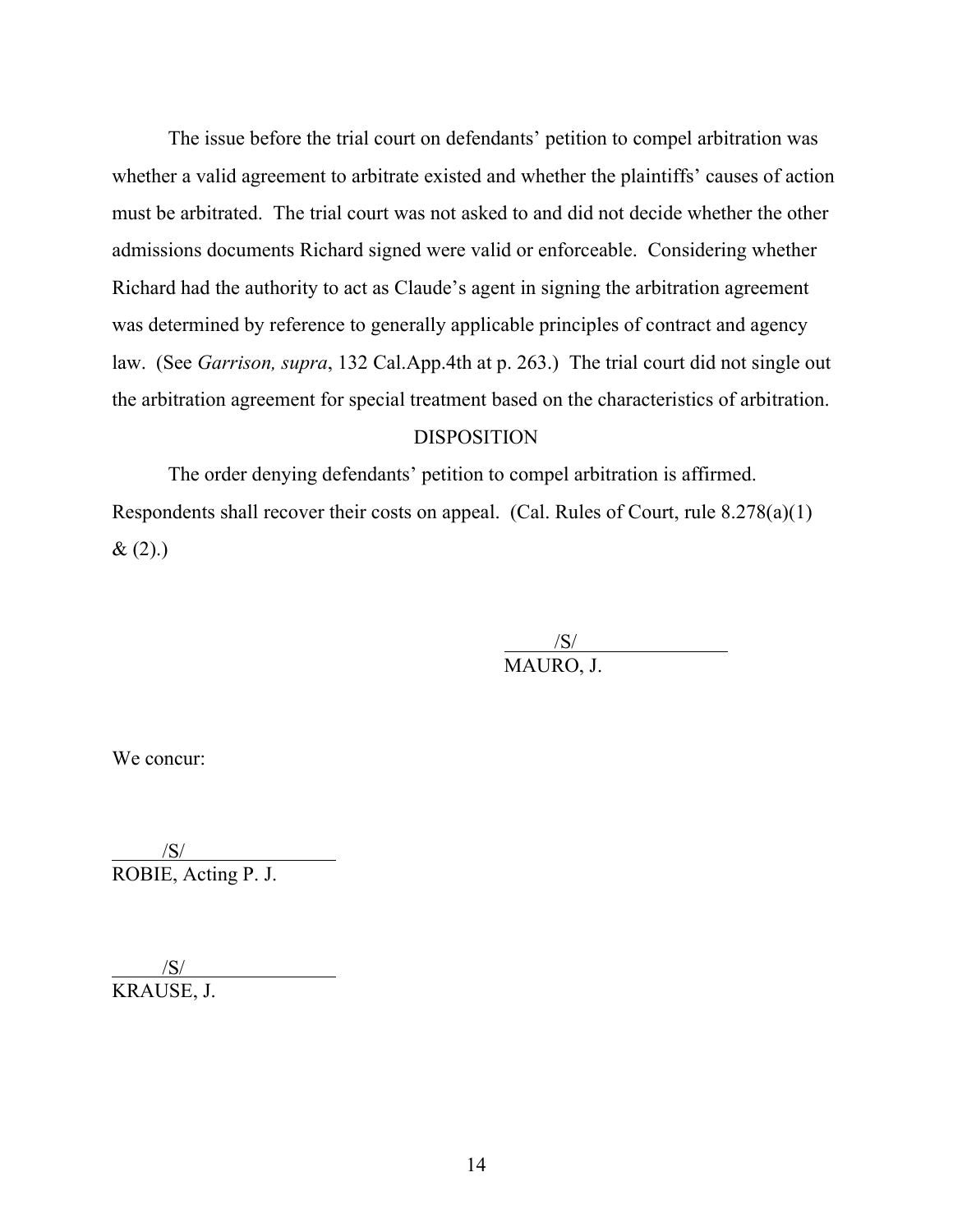## CERTIFIED FOR PUBLICATION

# IN THE COURT OF APPEAL OF THE STATE OF CALIFORNIA THIRD APPELLATE DISTRICT

(Sacramento)

----

KATHRYN L. ROGERS et al.,

Plaintiffs and Respondents,

v.

ROSEVILLE SH, LLC, et al.,

Defendants and Appellants.

C089561

(Super. Ct. No. 34-2018- 00244899-CU-PO-GDS)

ORDER GRANTING REQUEST TO PUBLISH

APPEAL from a judgment of the Superior Court of Sacramento County, David I. Brown, Judge. Affirmed.

Wilson Getty, William C. Wilson, Mark A. Ginella, Williams Iagmin and Jon R. Williams for Defendants and Appellants.

Law Firm of Sean R. Laird and Sean R. Laird for Plaintiffs and Respondents.